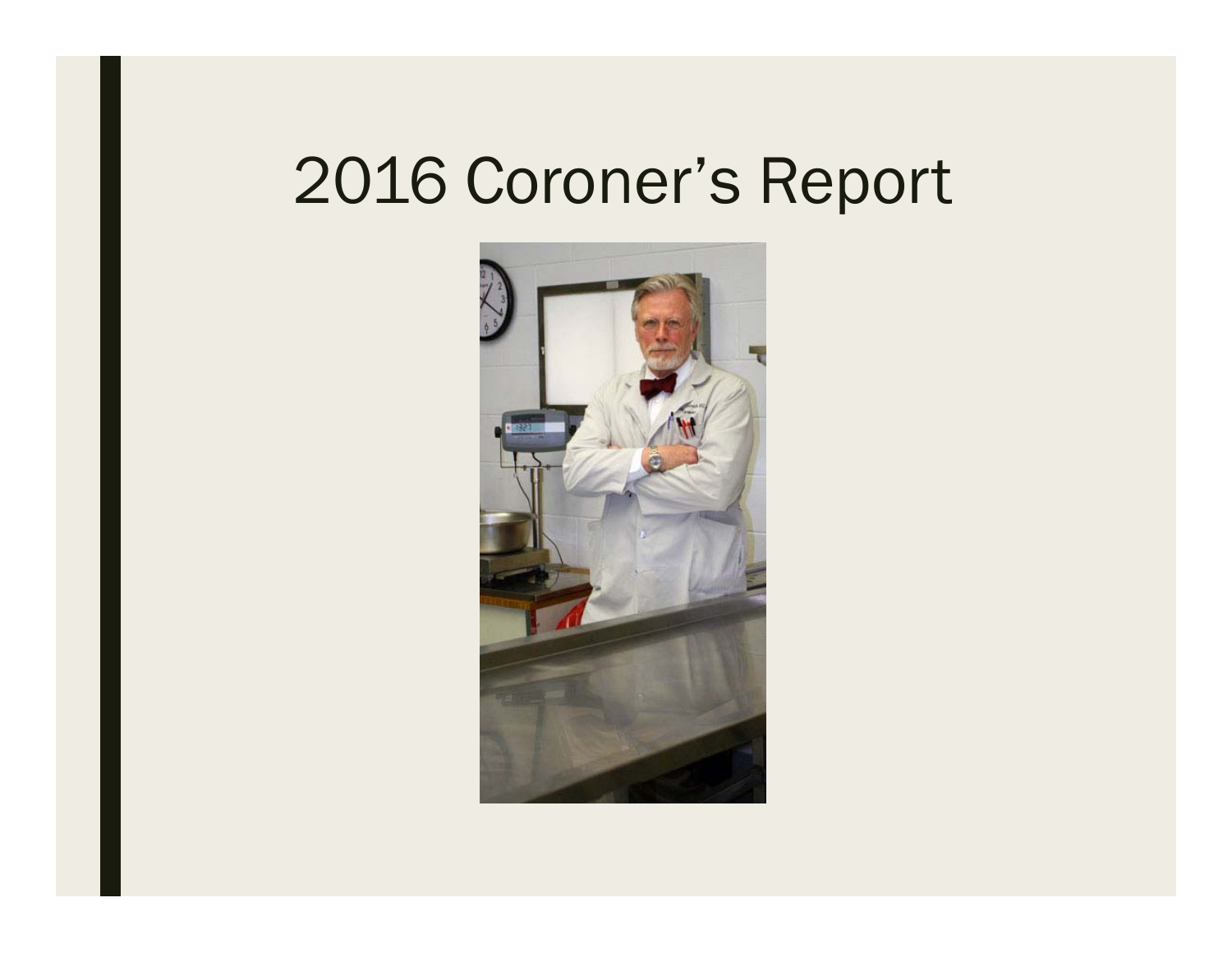# 2016 Organizational Chart

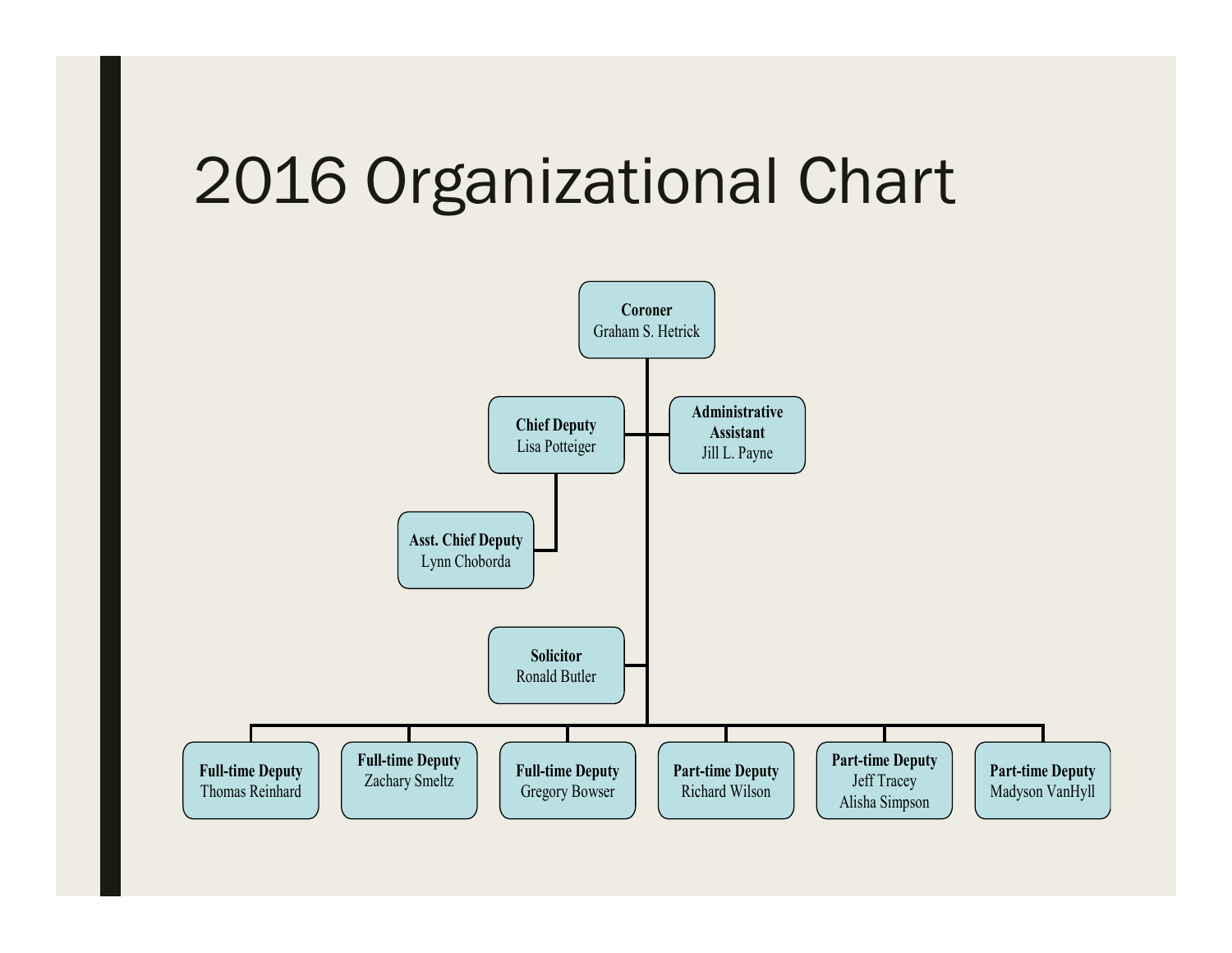#### Total Cases

- ■ Total cases referred to this office = 947:
	- –*Number of releases via phone calls = 276*
	- – *Number of cases requiring Coroner investigation = 671:*
		- ■Certified by physician = 65
		- ■ Remained as Coroner's jurisdiction = 606:
			- *Of the 606 – autopsies = 154 (25%)*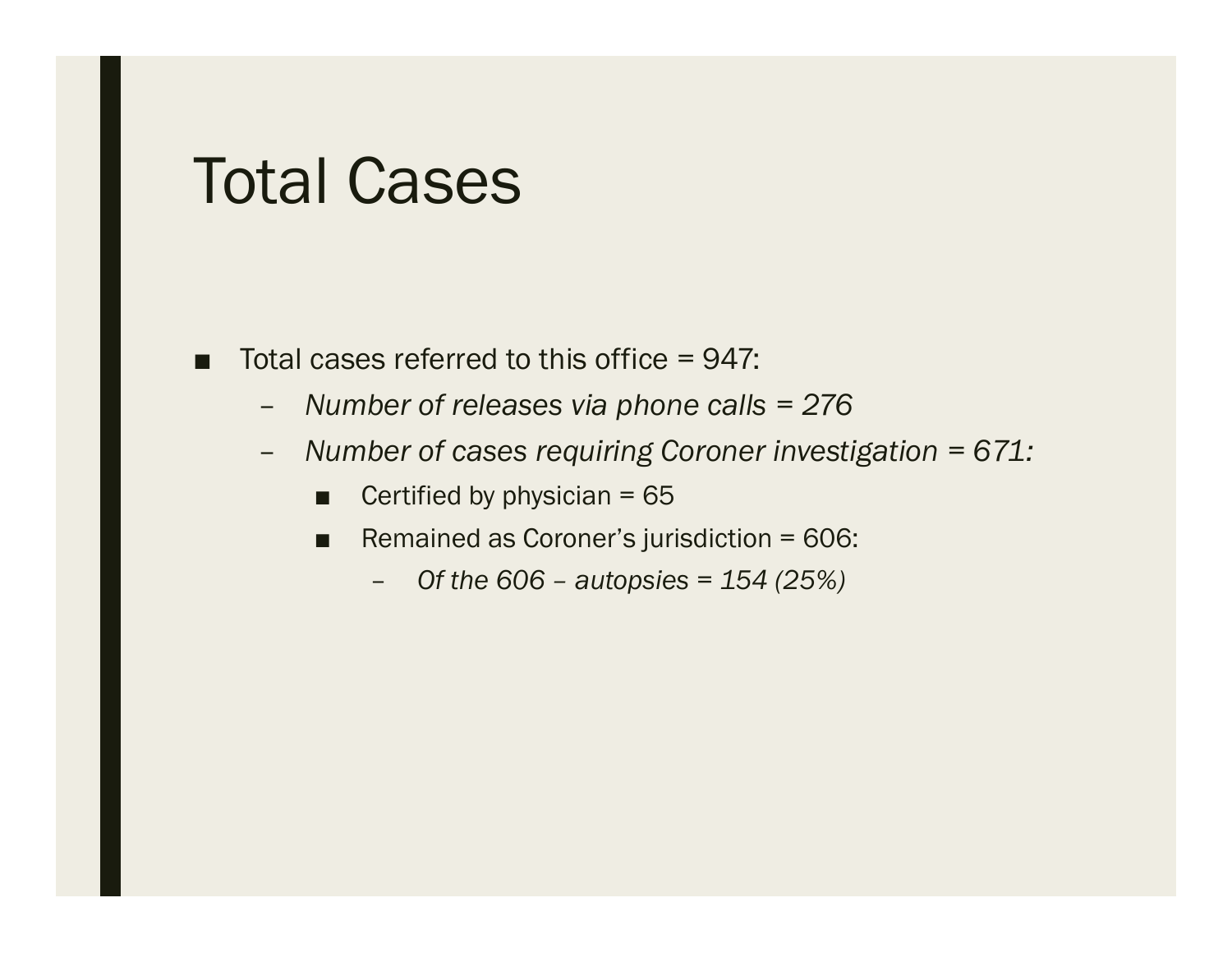# Coroner's Jurisdiction Deaths

|           | <b>NATURAL</b> | <b>ACCIDENTAL</b> | <b>HOMICIDE</b> | <b>SUICIDE</b> | <b>PENDING</b> | UNDETERMINED   | <b>TOTAL</b> |
|-----------|----------------|-------------------|-----------------|----------------|----------------|----------------|--------------|
|           |                |                   |                 |                |                |                |              |
| January   | 30             | 12                | 2               | 8              | $\mathsf{O}$   | $\mathbf 0$    | 52           |
| February  | 24             | 17                | $\mathbf{1}$    | 4              | $\mathsf{O}$   | 3              | 49           |
| March     | 31             | 25                | 3               | 4              | $\mathsf{O}$   | $\mathsf{O}$   | 63           |
| April     | 29             | 18                | $\mathbf 0$     | 8              | $\mathsf{O}$   | $\circ$        | 55           |
| May       | 30             | 22                | $\mathbf{1}$    | 5              | $\mathsf{O}$   | $\circ$        | 58           |
| June      | 31             | 18                | $\overline{2}$  | $\overline{4}$ | $\mathsf{O}$   | $\mathbf 0$    | 55           |
| July      | 32             | 17                | 5               | 3              | $\mathsf{O}$   | $\mathbf{1}$   | 58           |
| August    | 16             | 19                | 3               | 5              | $\mathsf{O}$   | $\mathbf 0$    | 43           |
| September | 14             | 23                | $\mathbf{1}$    | $\overline{c}$ | $\mathsf{O}$   | $\mathbf{1}$   | 41           |
| October   | 20             | 17                | $\mathbf{1}$    | $\mathsf{3}$   | $\mathsf{O}$   | $\mathbf{1}$   | 42           |
| November  | 11             | 23                | $\mathbf{1}$    | $\overline{c}$ | $\mathsf{O}$   | $\mathbf 0$    | 37           |
| December  | 18             | 27                | $\mathbf{1}$    | 3              | 3              | $\mathbf{1}$   | 53           |
|           | 286            | 238               | 21              | 51             | 3              | $\overline{7}$ | 606          |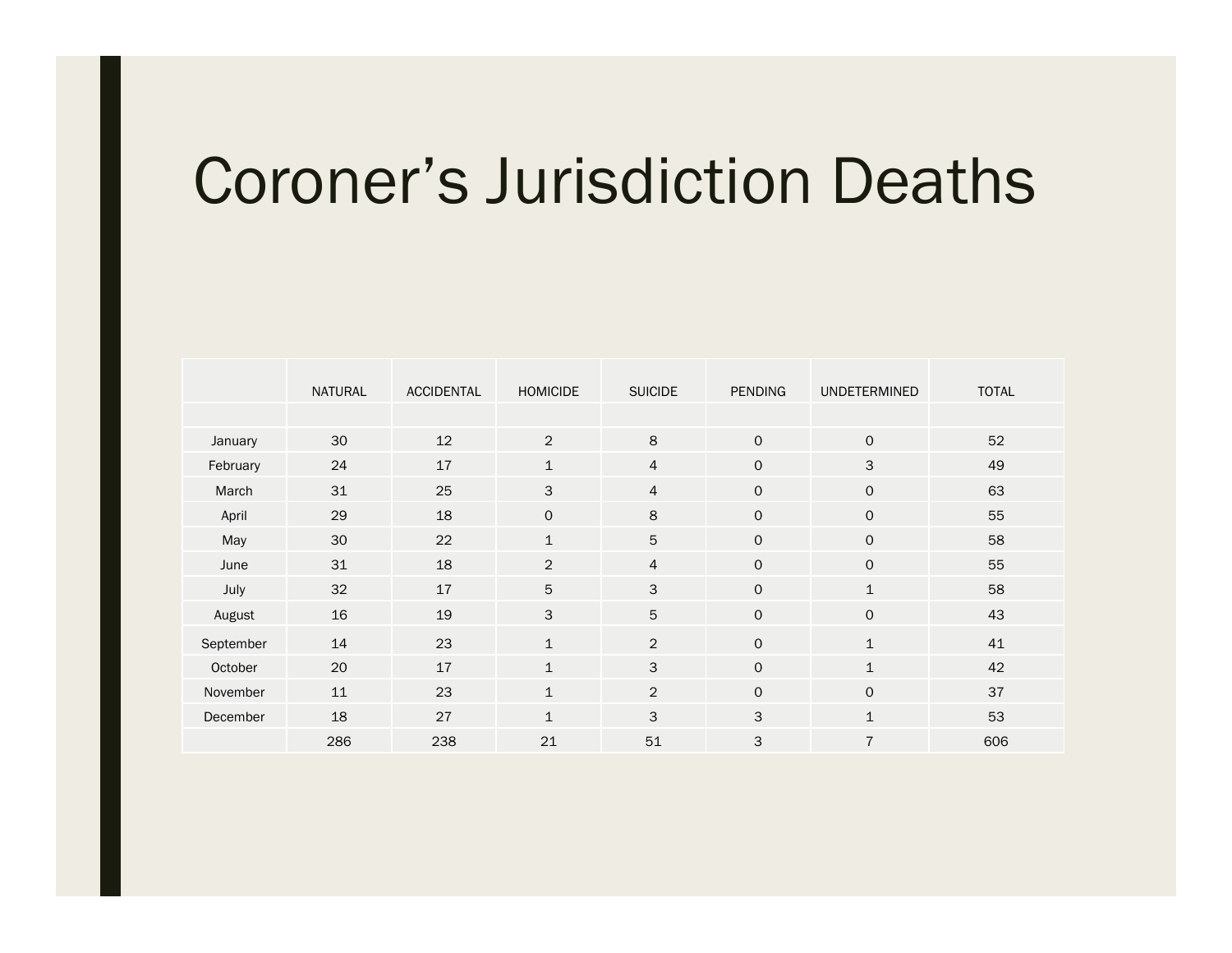# NATURAL DEATHS Monthly Totals

|           | <b>HEART</b> | LUNG            | <b>NUERO</b>   | <b>DIABETES</b>     | <b>DEMENTIA-</b><br><b>FAILURE TO</b><br><b>THRIVE</b> | ALCOHOL-<br>LIVER   | <b>OTHER</b>        | <b>SEPSIS</b>       | CANCER         | <b>RENAL</b>        | <b>TOTAL</b> |
|-----------|--------------|-----------------|----------------|---------------------|--------------------------------------------------------|---------------------|---------------------|---------------------|----------------|---------------------|--------------|
| January   | 21           | $\mathsf 3$     | $\mathbf{1}$   | $\mathbf{1}$        | $\mathbf{1}$                                           | $\sqrt{2}$          | $\mathbf{1}$        | $\mathsf{O}\xspace$ | $\mathsf O$    | $\mathsf{O}\xspace$ | 30           |
| February  | 14           | $\sqrt{ }$      | $\circ$        | $\mathbf{1}$        | $\mathsf O$                                            | $\mathbf 1$         | $\mathbf 1$         | $\mathsf{O}\xspace$ | $\mathsf O$    | $\mathsf{O}\xspace$ | 24           |
| March     | 22           | $\mathsf 3$     | $\circ$        | $\mathsf 3$         | $\mathsf O$                                            | $\mathsf{O}\xspace$ | $\mathsf{O}\xspace$ | $\mathbf 1$         | $\sqrt{2}$     | $\mathsf{O}\xspace$ | 31           |
| April     | $17$         | $5\phantom{.0}$ | $\mathsf O$    | $\mathbf{1}$        | $\mathsf O$                                            | $\mathsf{O}\xspace$ | $\overline{4}$      | $\mathsf{O}\xspace$ | $\overline{2}$ | $\mathsf{O}\xspace$ | 29           |
| May       | 18           | $\mathbf{1}$    | $\overline{4}$ | $\mathbf 1$         | $\mathbf 1$                                            | $\mathsf{O}\xspace$ | $\mathbf 1$         | $\overline{2}$      | $\mathbf 1$    | $\mathbf 1$         | 30           |
| June      | 22           | $\mathbf{3}$    | $\overline{c}$ | $\mathbf{1}$        | $1\,$                                                  | $\mathsf{O}\xspace$ | $\overline{c}$      | $\mathsf{O}\xspace$ | $\mathsf O$    | $\mathsf{O}\xspace$ | 31           |
| July      | 23           | $\sqrt{2}$      | $\overline{c}$ | $\mathbf 1$         | $\mathsf O$                                            | $\mathsf{O}\xspace$ | $\overline{c}$      | $\mathsf{O}\xspace$ | $\sqrt{2}$     | $\mathsf{O}\xspace$ | 32           |
| August    | 12           | $\mathbf{1}$    | $\circ$        | $\mathsf{O}\xspace$ | $\mathsf O$                                            | $\mathsf{O}\xspace$ | 3                   | $\mathsf{O}\xspace$ | $\mathsf O$    | $\mathsf{O}\xspace$ | 16           |
| September | $12\,$       | $\circ$         | $\mathsf{O}$   | $\circ$             | $\mathsf{O}$                                           | $\mathsf{O}\xspace$ | $\mathbf{1}$        | $\mathbf 1$         | $\mathsf{O}$   | $\mathsf O$         | 14           |
| October   | 12           | $\overline{2}$  | $\mathbf 1$    | $\mathsf{3}$        | $1\,$                                                  | $\mathsf{O}\xspace$ | $\mathsf{O}\xspace$ | $\mathsf{O}\xspace$ | $\mathsf O$    | $\mathbf 1$         | 20           |
| November  | $\mathsf{3}$ | $\overline{2}$  | $\mathbf{1}$   | $\mathbf{1}$        | $\mathsf O$                                            | $\mathbf 1$         | $\mathbf{1}$        | $\mathsf{O}\xspace$ | $\mathbf 1$    | $\mathbf 1$         | 11           |
| December  | $\,$ 6 $\,$  | $\mathbf 1$     | $\overline{2}$ | $\sqrt{2}$          | $1\,$                                                  | $\mathbf 1$         | $\overline{4}$      | $\mathsf{O}\xspace$ | $\mathsf O$    | $\mathbf 1$         | 18           |
| Totals    | 182          | 30              | 13             | 15                  | $\mathbf 5$                                            | 5                   | 20                  | $\overline{4}$      | 8              | $\overline{4}$      | 286          |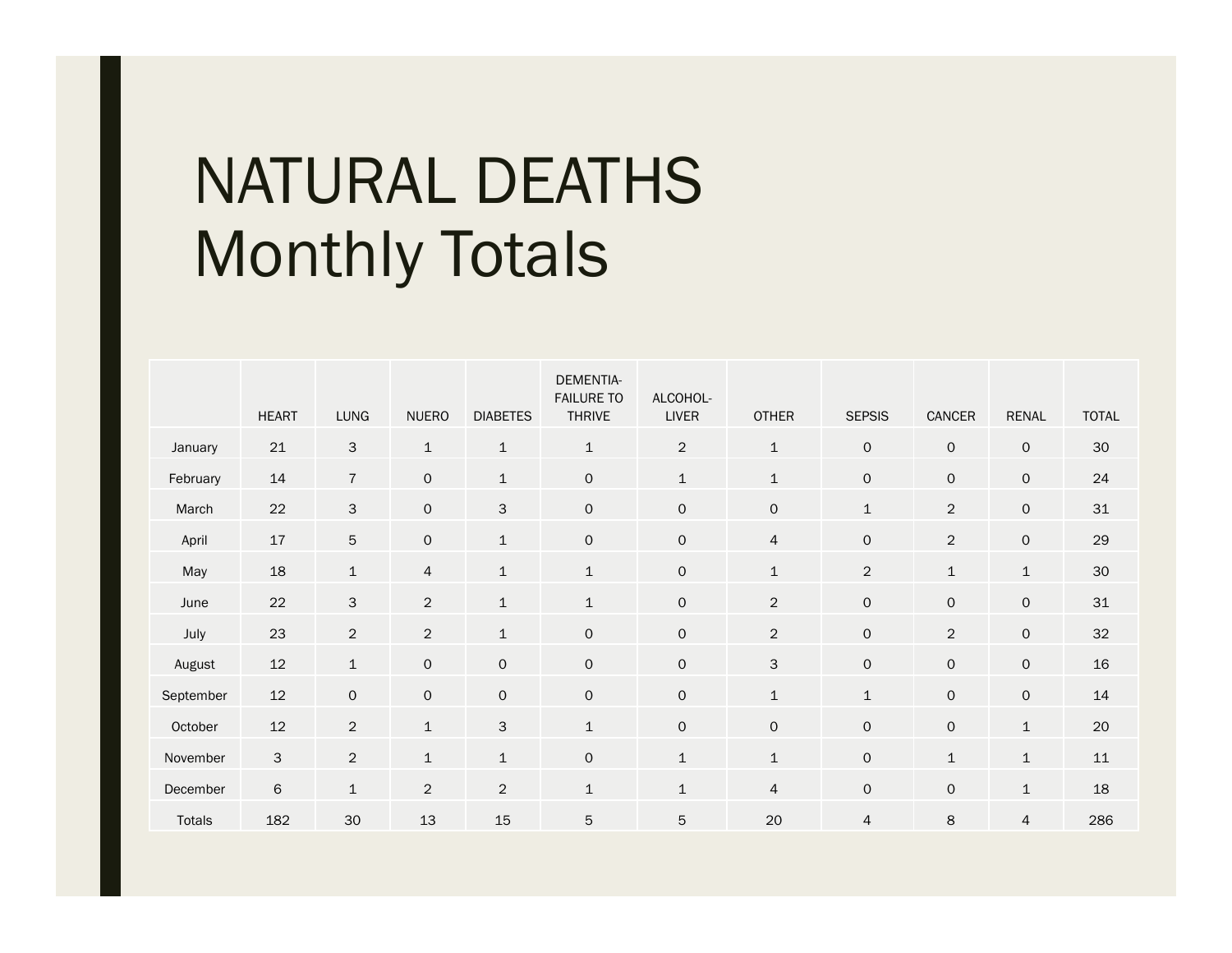## Natural Deaths Comparison

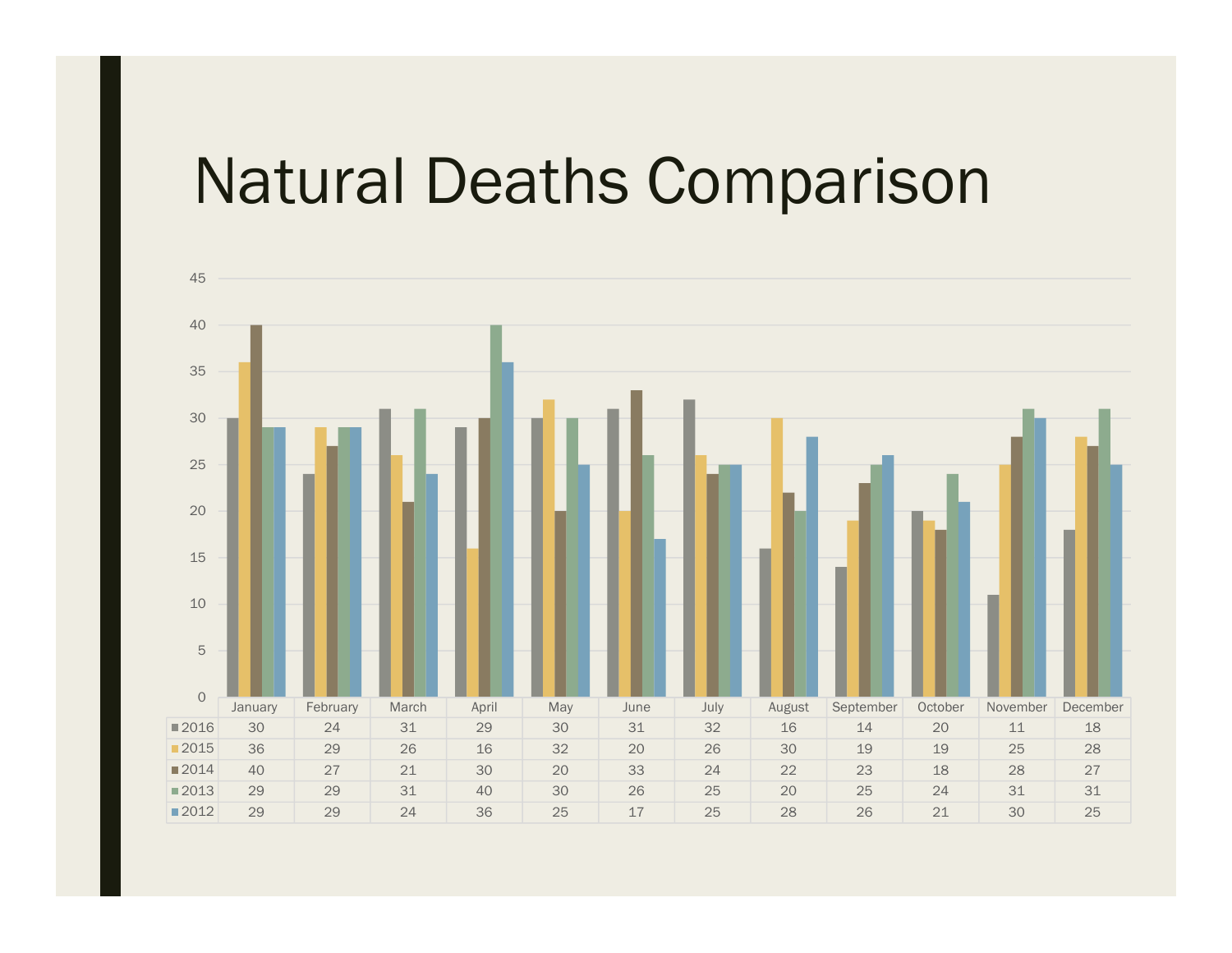# ACCIDENTAL DEATHS Monthly Totals

|           | <b>MOTOR</b><br><b>VEHICLE</b> | <b>FALL</b>    | <b>OVERDOSE</b> | <b>GUNSHOT</b><br><b>WOUND</b> | <b>FIRE</b>    |                | CHOCKING DROWNING CO-SLEEP |              | <b>OTHER</b>   | <b>TOTALS</b> |
|-----------|--------------------------------|----------------|-----------------|--------------------------------|----------------|----------------|----------------------------|--------------|----------------|---------------|
| January   | $\overline{4}$                 | $\overline{2}$ | 5               | $\mathbf{1}$                   |                |                |                            |              |                | 12            |
| February  | 3                              | 6              | 5               |                                | $\mathbf{1}$   | $\mathbf{1}$   |                            |              | $\mathbf{1}$   | 17            |
| March     | 8                              | $\overline{7}$ | 6               |                                | $\mathbf 1$    |                | $\overline{2}$             |              | $\mathbf{1}$   | 25            |
| April     | 6                              | $\sqrt{5}$     | $\overline{7}$  |                                |                |                |                            |              |                | 18            |
| May       | $\overline{4}$                 | 10             | 6               |                                |                | $\mathbf 1$    |                            | $\mathbf 1$  |                | 22            |
| June      | 5                              | 5              | $\overline{7}$  |                                |                |                |                            |              | $\mathbf{1}$   | 18            |
| July      | $\mathbf{1}$                   | $\overline{2}$ | 9               |                                |                |                | 3                          |              | $\overline{2}$ | 17            |
| August    | $\overline{7}$                 | $\mathbf{3}$   | $\overline{7}$  |                                |                |                | $\mathbf 1$                |              | $\mathbf{1}$   | 19            |
| September | 6                              | $\,$ 6         | $\mathsf 9$     |                                |                |                | $\overline{2}$             |              |                | 23            |
| October   | 6                              | $\,$ 6         | $\sqrt{5}$      |                                |                |                |                            |              |                | $17\,$        |
| November  | $\overline{7}$                 | $\,$ 6         | $\overline{7}$  |                                |                | $\mathbf{1}$   | $\mathbf{1}$               |              | $\mathbf{1}$   | 23            |
| December  | 9                              | 3              | 12              |                                |                | $\mathtt 1$    |                            |              | $\overline{2}$ | 27            |
| Totals    | 66                             | 61             | 85              | $1\,$                          | $\overline{2}$ | $\overline{4}$ | 9                          | $\mathbf{1}$ | $\mathsf 9$    | 238           |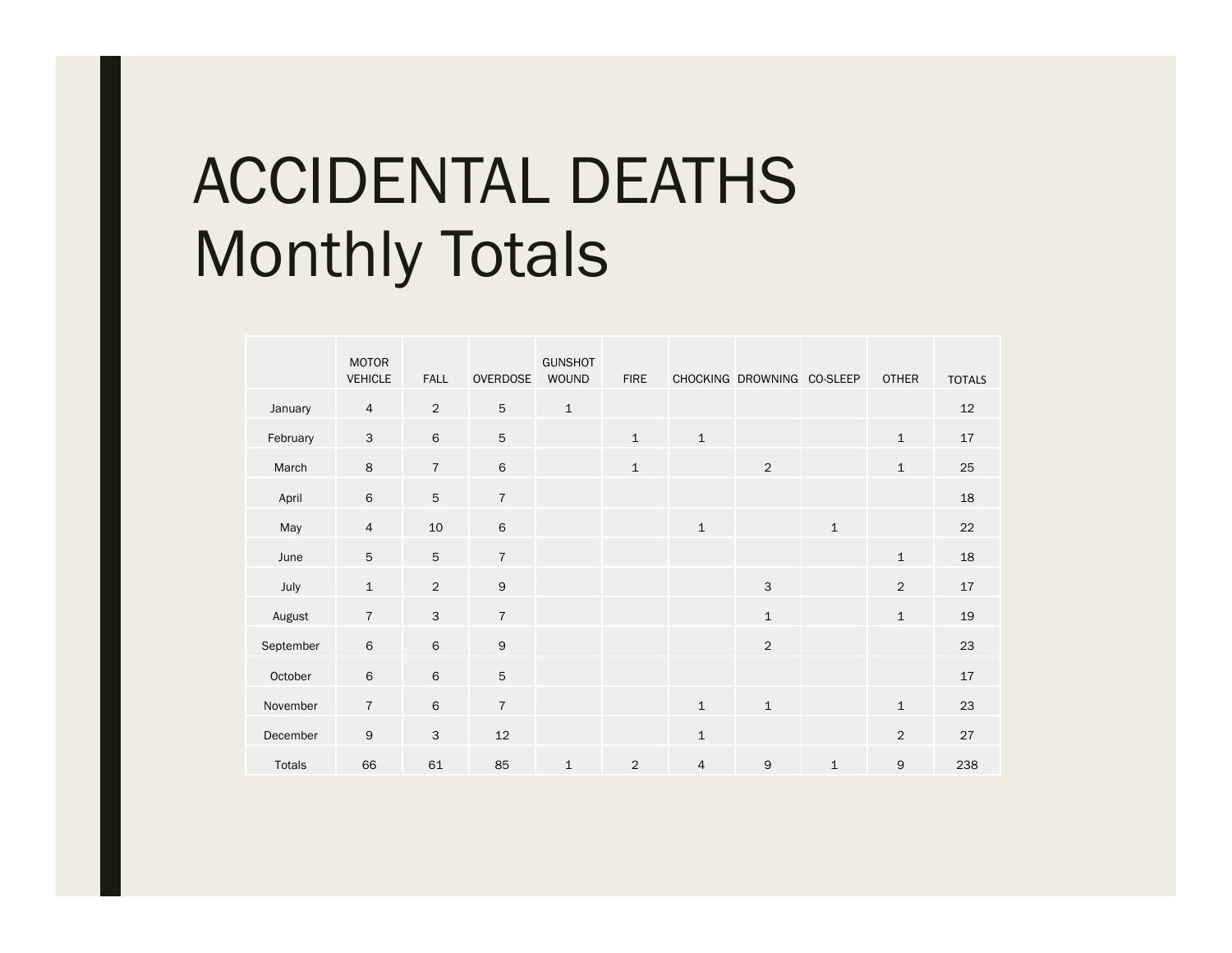## Accidental Deaths Comparison

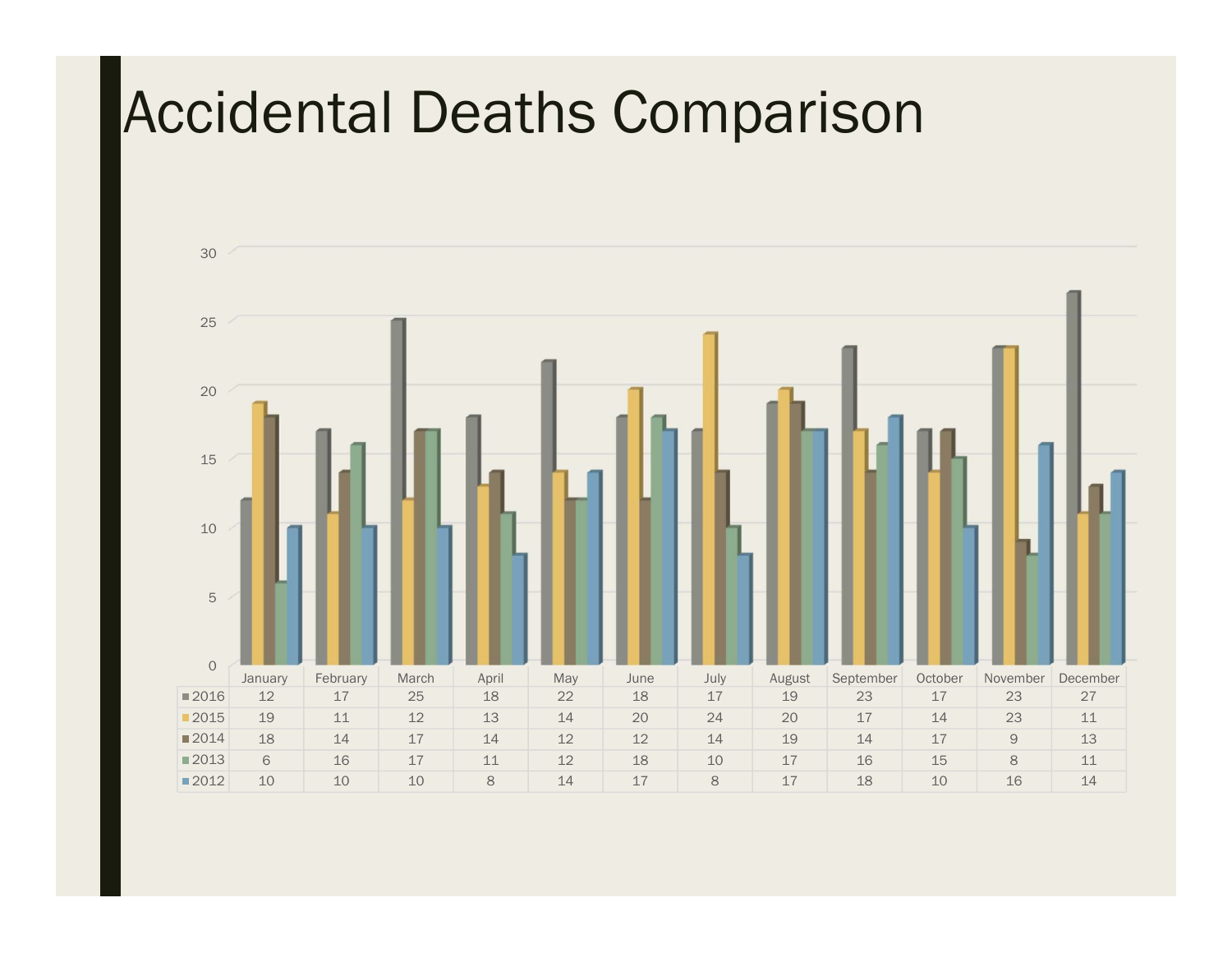## HOMICIDE DEATHS Monthly Totals

|           | <b>GUNSHOT WOUND</b> | STABBING-<br>STRANUGLATION | <b>TRAUMATIC</b><br><b>INJURY</b> | ODVERDOSE    | <b>DROWNING</b> | <b>TOTAL</b>    |
|-----------|----------------------|----------------------------|-----------------------------------|--------------|-----------------|-----------------|
| January   | $\overline{2}$       |                            |                                   |              |                 | $\overline{2}$  |
| February  | $\,1\,$              |                            |                                   |              |                 | $\mathbf{1}$    |
| March     | $\mathbf{3}$         |                            |                                   |              |                 | 3               |
| April     |                      |                            |                                   |              |                 | $\mathsf O$     |
| May       |                      | $\mathbf{1}$               |                                   |              |                 | $\mathbf{1}$    |
| June      |                      |                            | $\overline{2}$                    |              |                 | $\overline{2}$  |
| July      | $\overline{4}$       |                            |                                   | $\mathbf{1}$ |                 | $5\phantom{.0}$ |
| August    | $\mathsf{3}$         |                            |                                   |              |                 | $\mathsf{3}$    |
| September |                      |                            |                                   |              | $\mathbf{1}$    | $\mathbf{1}$    |
| October   | $\mathbf{1}$         |                            |                                   |              |                 | $\mathbf{1}$    |
| November  | $\mathbf{1}$         |                            |                                   |              |                 | $\mathbf{1}$    |
| December  | $\mathbf{1}$         |                            |                                   |              |                 | $\mathbf{1}$    |
| Total     | 16                   | $\mathbf 1$                | $\overline{2}$                    | $\mathbf{1}$ | $\mathbf{1}$    | 21              |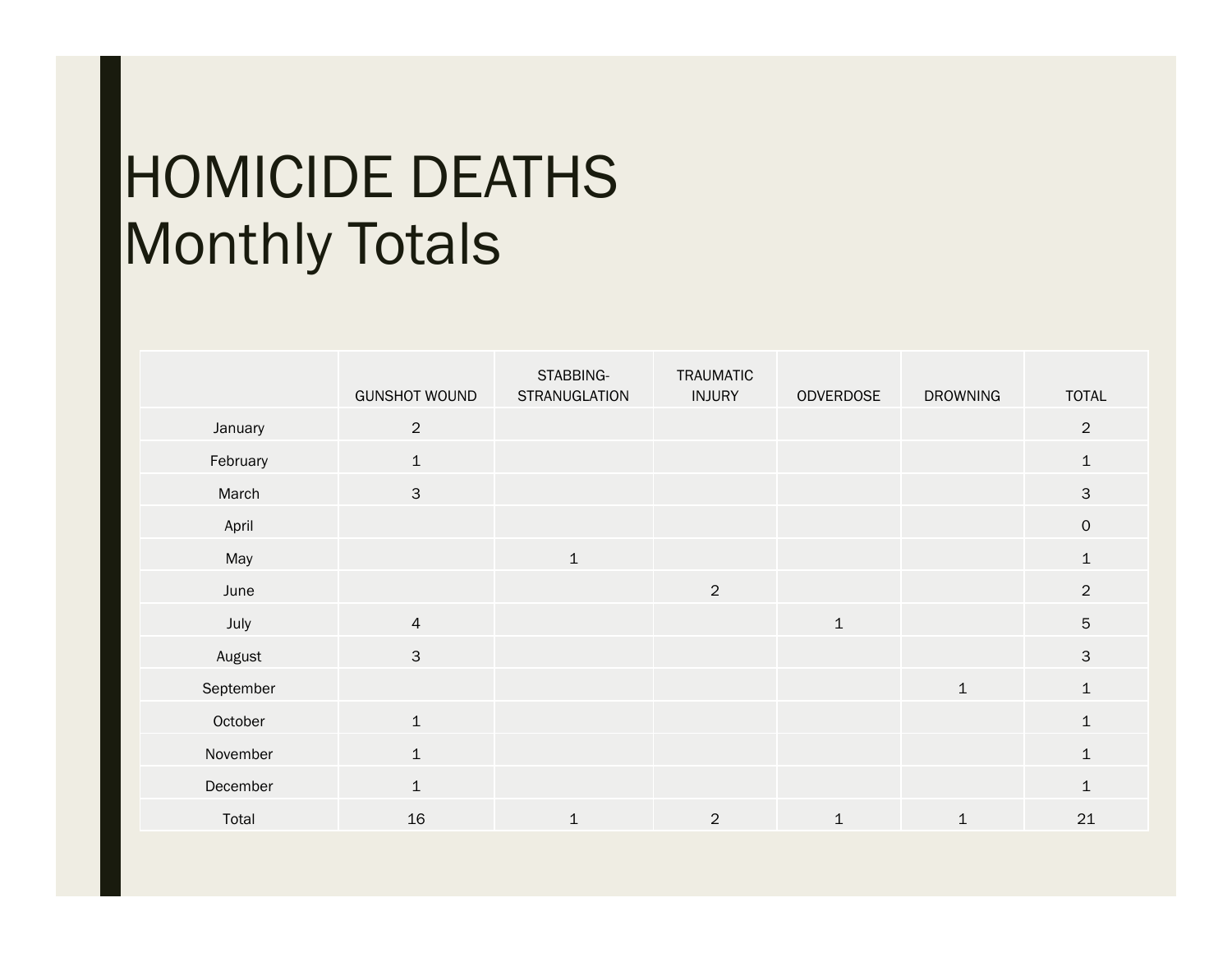#### Homicide Deaths Comparison

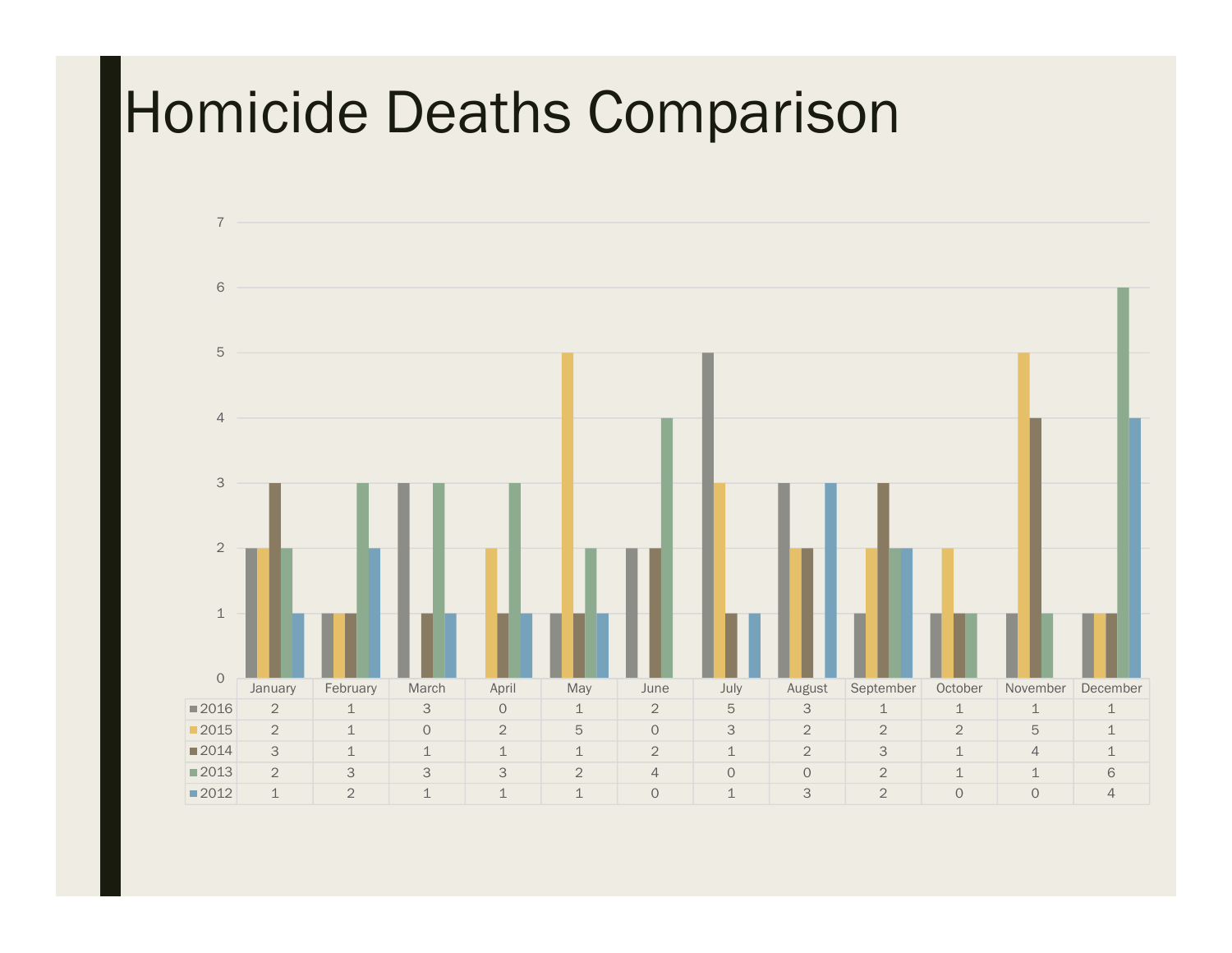## SUICIDE DEATHS Monthly Totals

|           | <b>GUNSHOT</b><br><b>WOUND</b> | <b>HANGING</b> | <b>OVERDOSE</b> | <b>TRAUMATIC</b><br><b>INJURY</b> | <b>TOTAL</b>   |
|-----------|--------------------------------|----------------|-----------------|-----------------------------------|----------------|
| January   | $5\phantom{.}$                 | $\overline{2}$ | $\mathbf 1$     |                                   | $\,8\,$        |
| February  | $\overline{2}$                 | $\mathbf 1$    |                 | $\mathbf 1$                       | $\overline{4}$ |
| March     | $\overline{2}$                 | $\mathbf 1$    |                 | $\mathbf 1$                       | $\overline{4}$ |
| April     | $\mathsf{3}$                   | $\sqrt{5}$     |                 |                                   | $\,8\,$        |
| May       | $\mathbf{3}$                   | $\mathbf 1$    | $\mathbf{1}$    |                                   | $\mathbf 5$    |
| June      | $\overline{2}$                 |                |                 | $\overline{2}$                    | $\overline{4}$ |
| July      | $\mathsf{3}$                   |                |                 |                                   | $\mathsf 3$    |
| August    | $\overline{2}$                 | $\overline{2}$ | $\mathbf{1}$    |                                   | $\overline{5}$ |
| September | $\mathbf{1}$                   | $\mathbf 1$    |                 |                                   | $\overline{2}$ |
| October   | $\mathbf{1}$                   | $\overline{2}$ |                 |                                   | $\mathsf{3}$   |
| November  |                                |                | $\overline{2}$  |                                   | $\overline{2}$ |
| December  |                                |                | $\mathbf{1}$    | $\overline{2}$                    | $\mathsf 3$    |
| Total     | 24                             | 15             | $6\phantom{1}$  | $\,$ 6                            | 51             |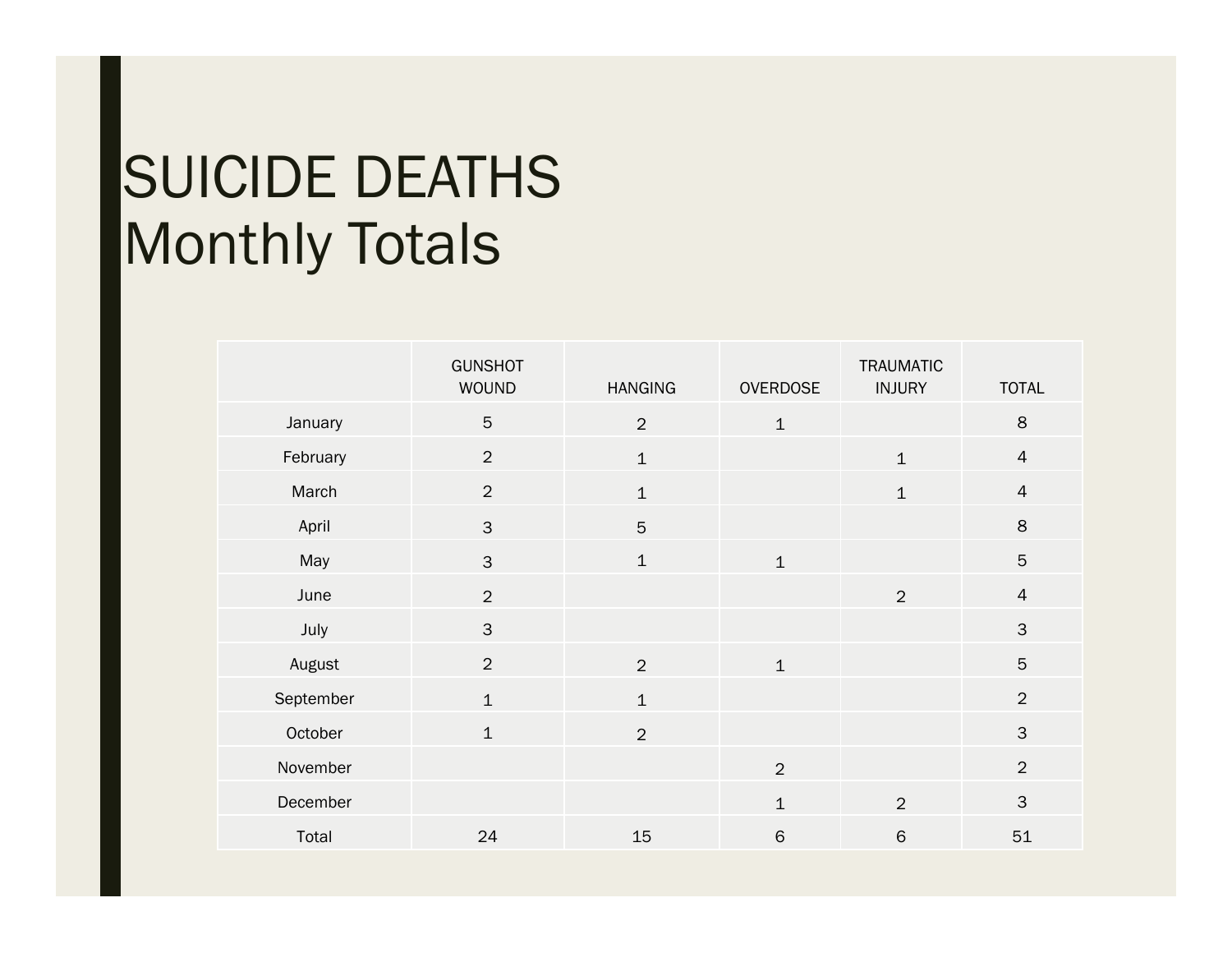### Suicide Deaths Comparison

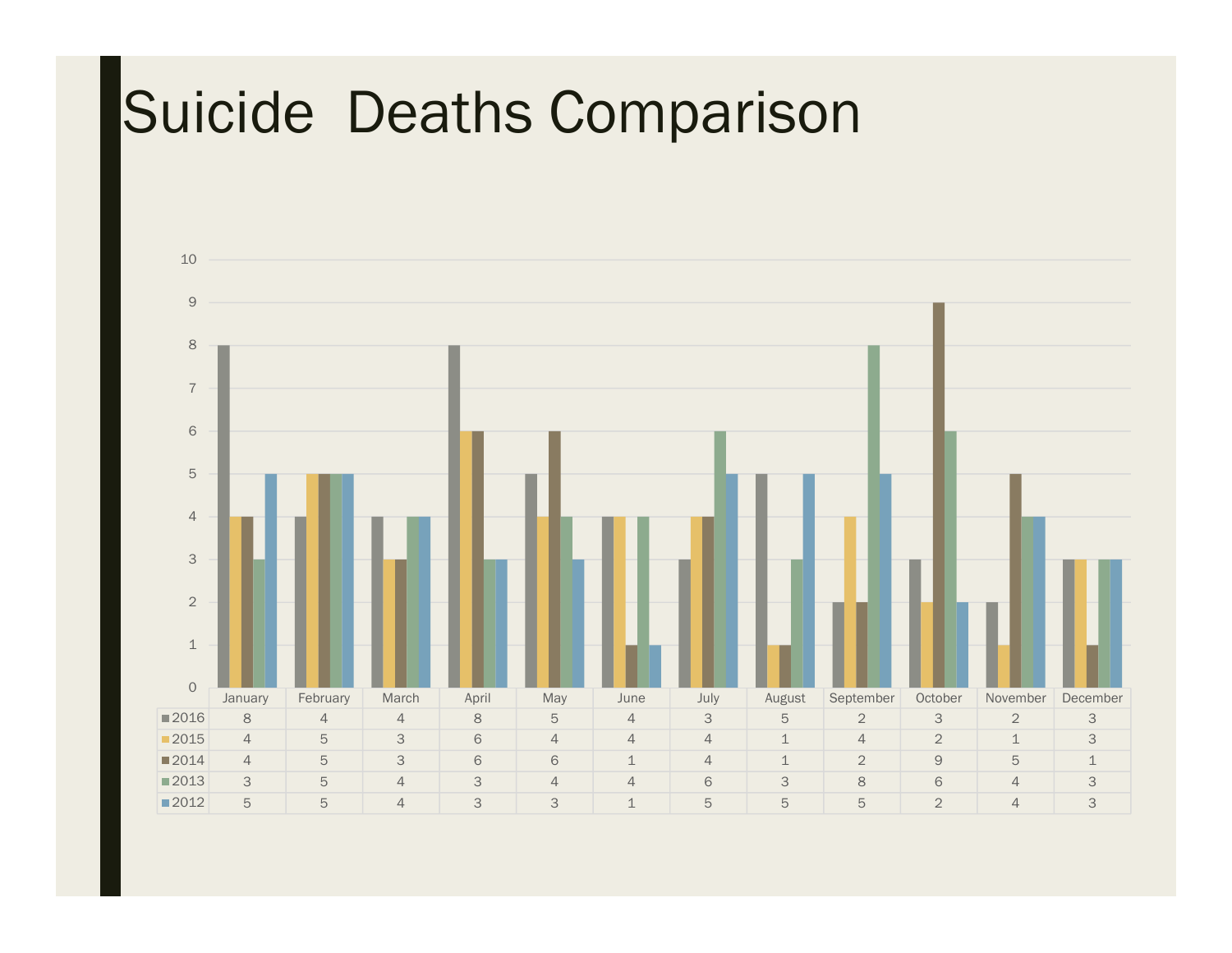#### Deaths Where Incident Occurred Outside of Dauphin County

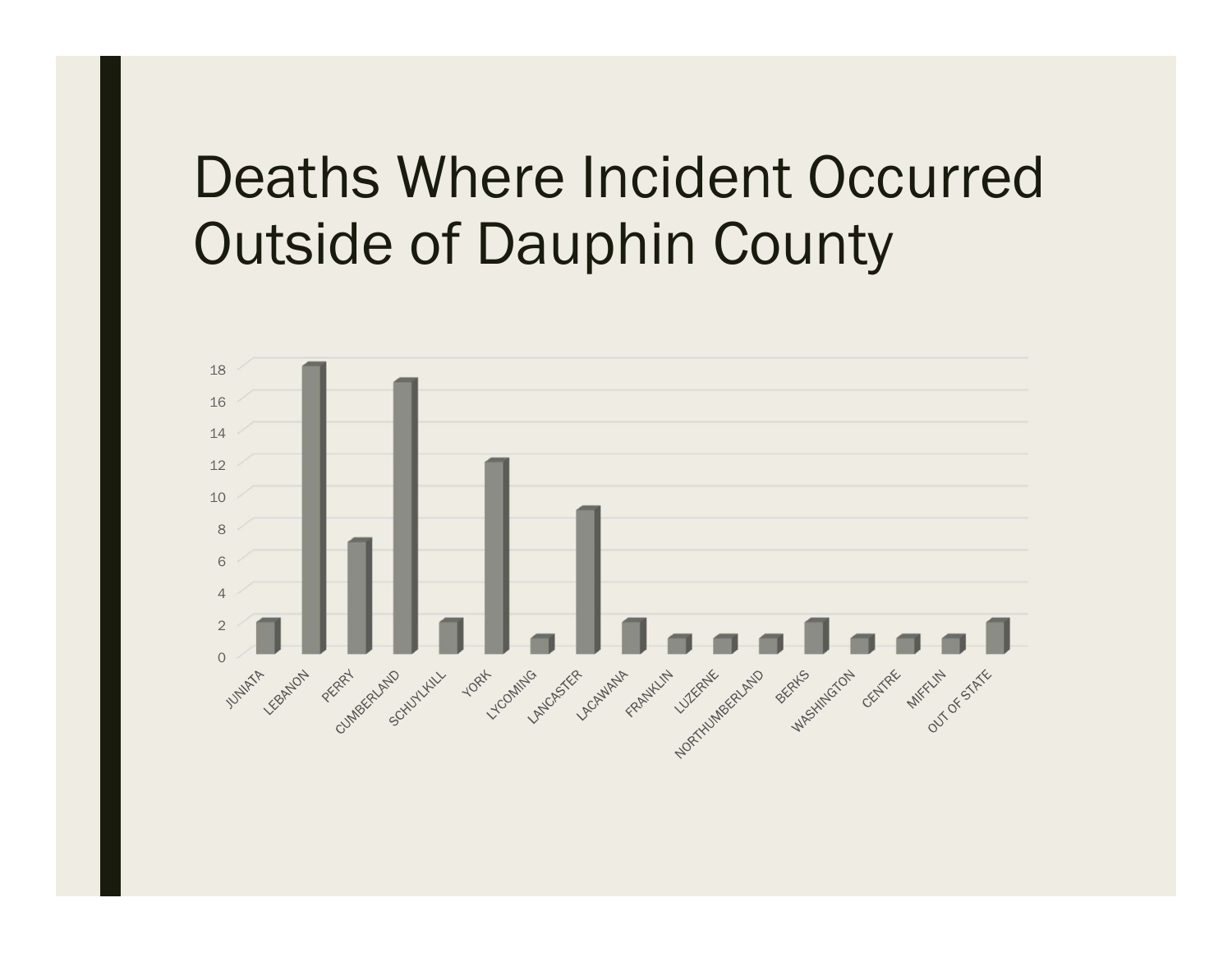## Cremation Authorizations

- It is the duty of the Coroner's office to review each death when a cremation is requested, because this is an irreversible process.
- ■ Occasionally, a Death Certificate is improperly issued by a physician, with the manner of death erroneously listed as natural. However, a past incident leading to the death may deem it as other than natural. In this event, the Coroner's office must mount an investigation.
- For each cremation request, the cause of death is reviewed. Last year this office received 1,687 requests for permission to cremate.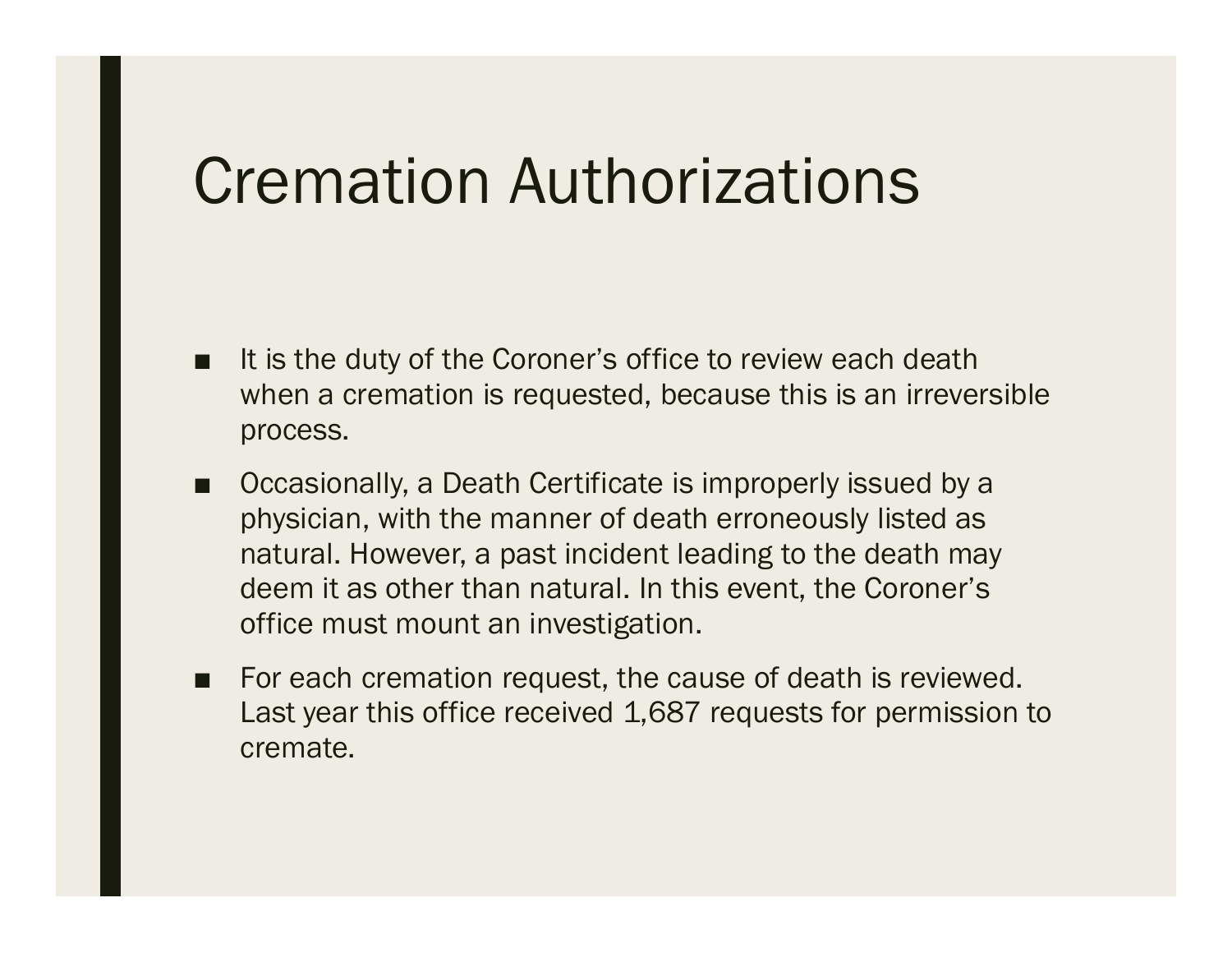# Internship Program

- We were honored to work with the following institutions: Philadelphia College of Osteopathic Medicine, Harrisburg University and Fitchburg State University.
- ■ Gives practical training for those entering forensics or the medical/scientific fields.
- ■ Resident program with the Hershey Medical Center through our Forensic Pathologist.
- ■ Allows for research and expansion of our own forensic procedures.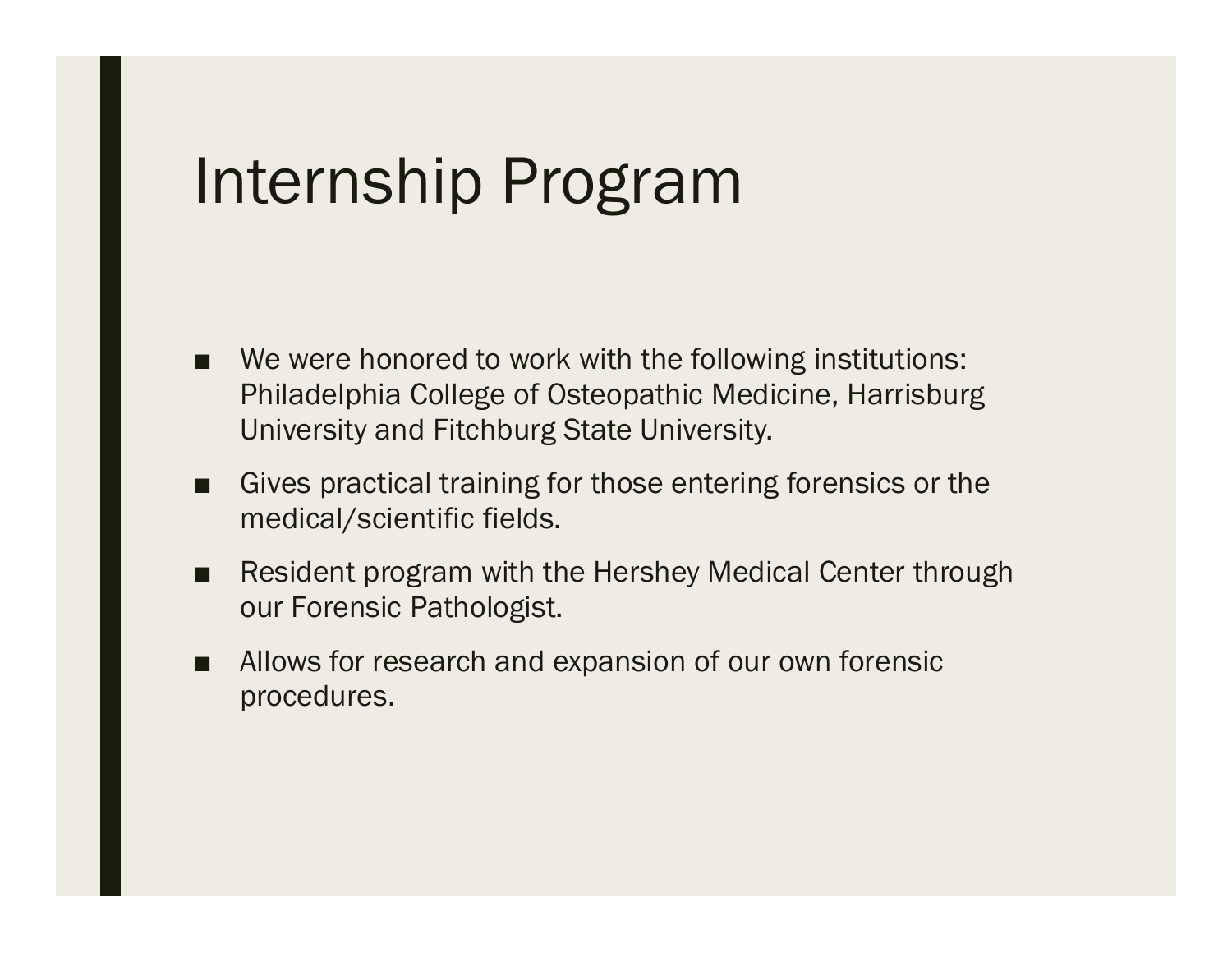#### **Challenges**

■ With increase in case load and the growth of technology in the field of forensic medical/legal investigation, we always need updating and expansion of our facility and equipment. This office is exploring a possible multi-county facility for both cost savings and the elimination of redundancy in facilities and equipment, which will result in major financial savings to taxpayers as well as inter-county cooperation on large scenes or in case of mass disaster.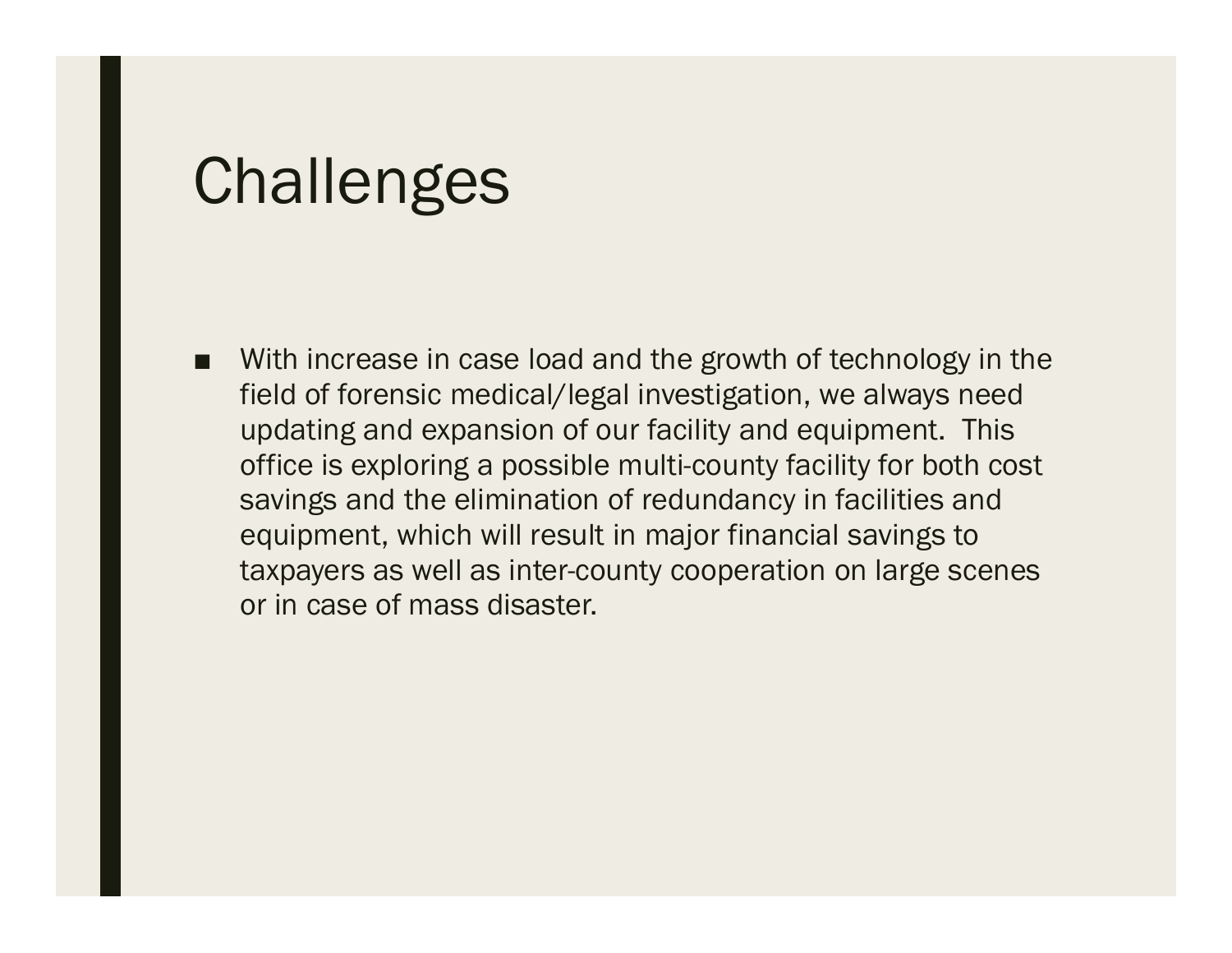# Improvements and Advancements

- ■Updated camera equipment.
- ■Updated records room with filing cabinets.
- ■Updated pagers.
- ■Host site for County MDT/Act 33 bimonthly meetings.
- ■Presentations for Citizens Police Academies.
- ■ Coroner Hetrick: numerous community outreaches – speaking engagements – forensics youth camp.